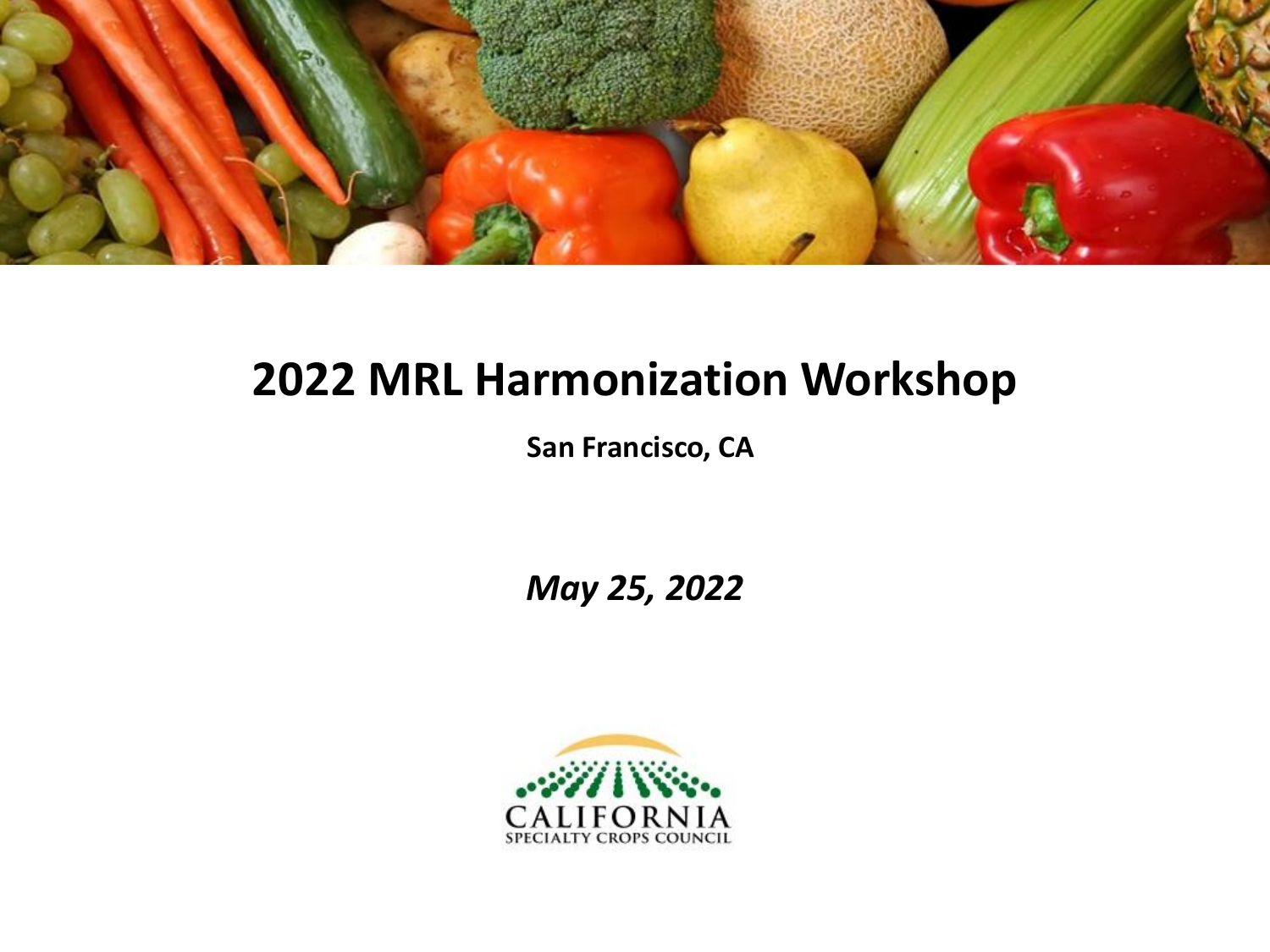

- Welcome  $-17$ <sup>th</sup> Annual Workshop
- Registration 152 attendees (22) international attendees, representing 6 countries. About 45% of you are new to the Workshop this year.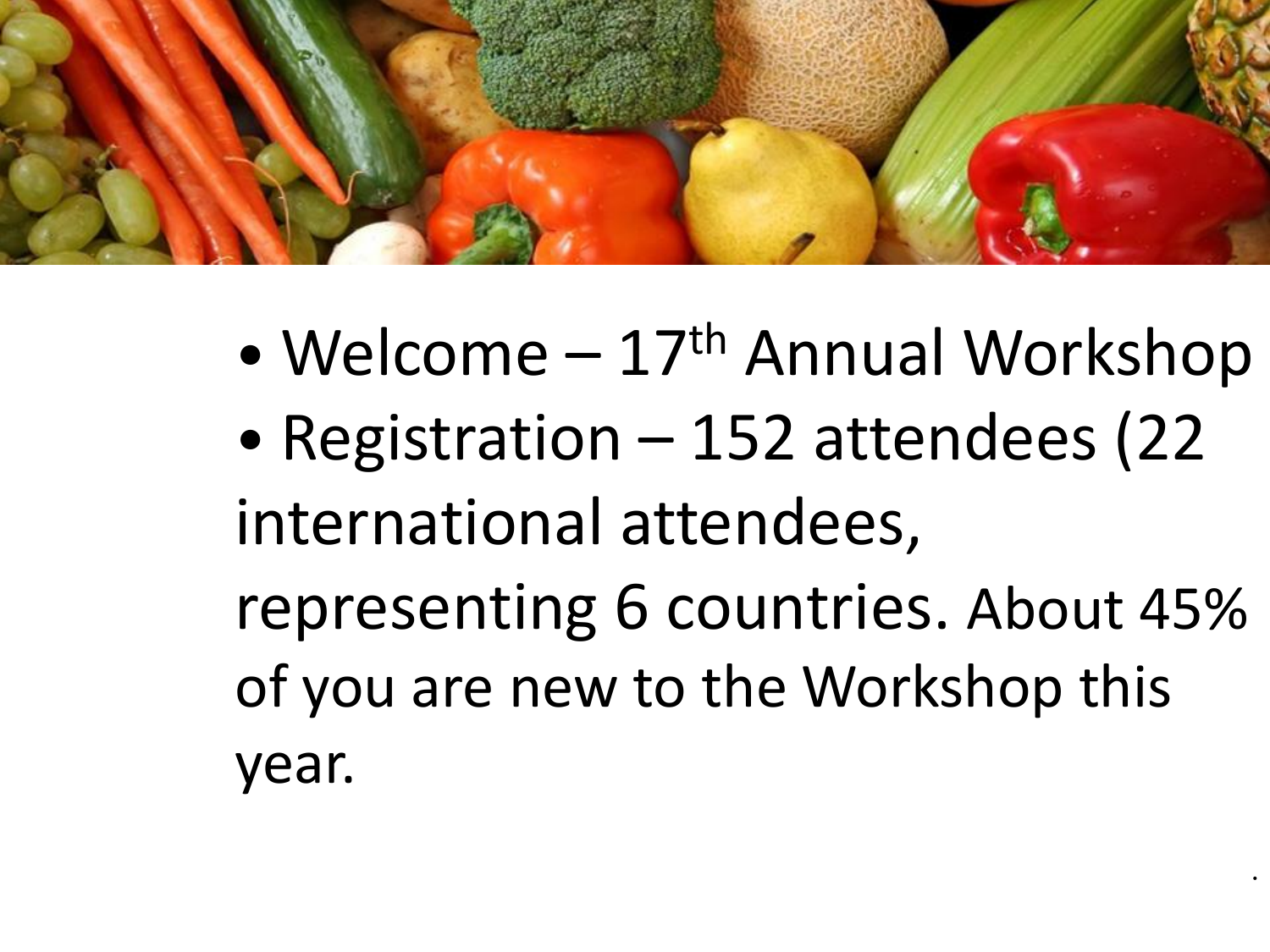

• Program Committee: Mike Aerts, Poonam Chandra, Robert Ehn, Gord Kurbis, Matt Lantz, Barakat Mahmoud, Bob McClain, Sabina Neumann, Gary Obenauf, Mark Rasmussen, Kelly Skupnik Cindy Smith and Carmen Tiu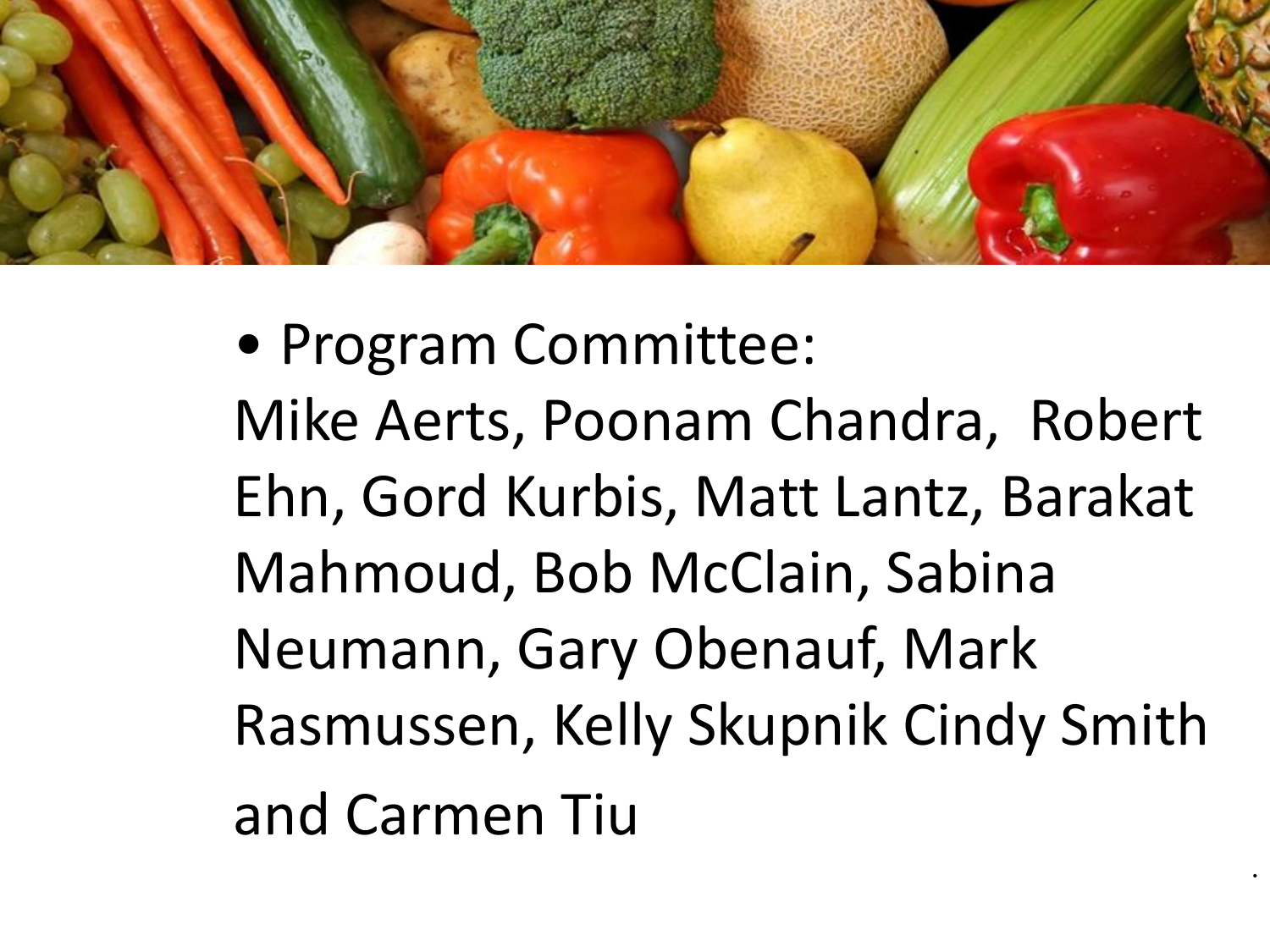

• Sponsors: AGQ USA, Almond Board of CA, BASF, Bayer CropScience, CA Avocado Commission, CA Fresh Fruit Association, CA Prune Board, Corteva Agriscience, CropLife America, E & J Gallo Winery,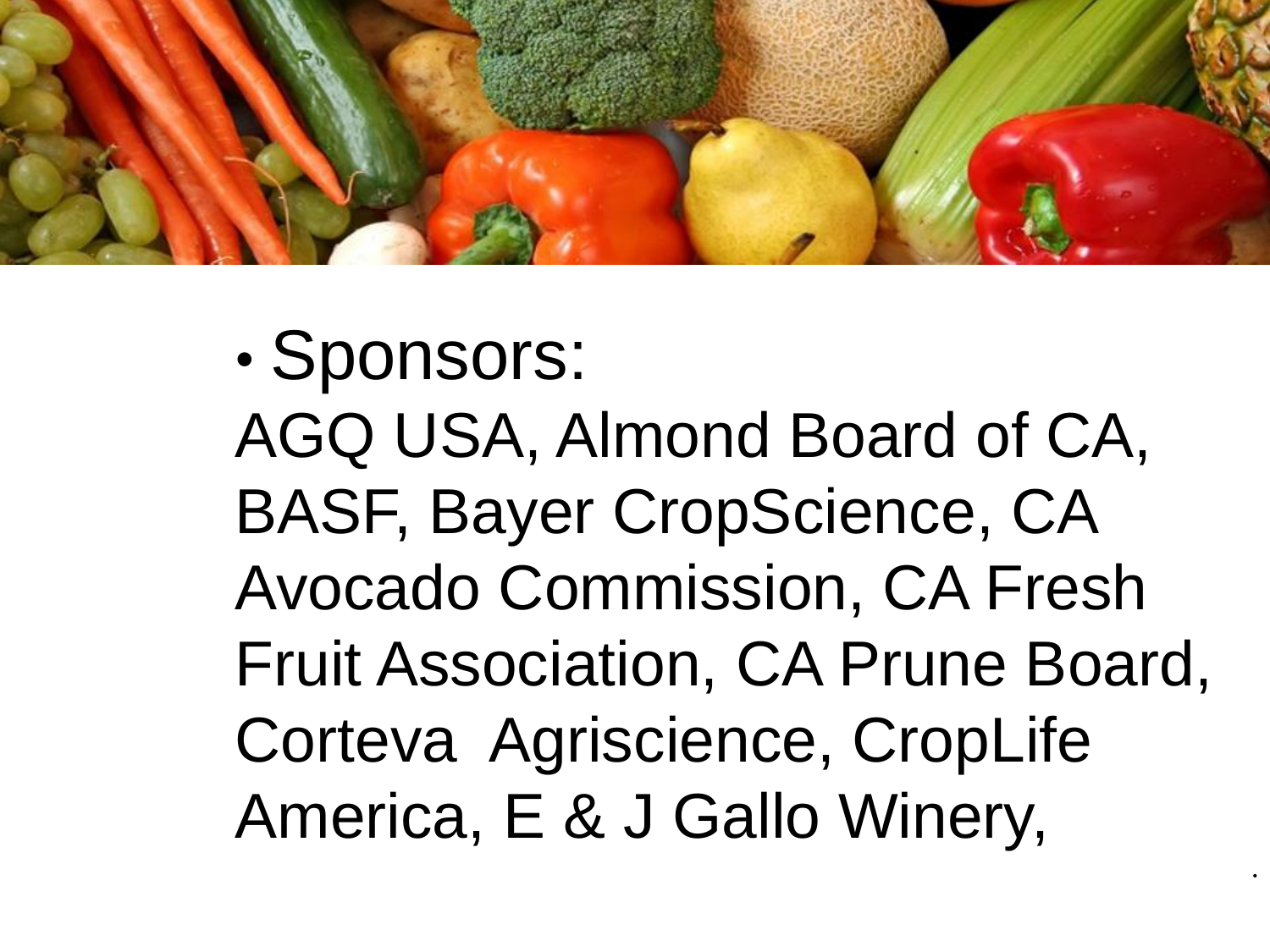

• Sponsors (Continued): FMC Agricultural Solutions, Gowan Company, LLC, ISK Biosciences Corp., Luxembourg-Pamol, Inc., Syngenta, Tessenderlo Kerley, Inc., The Morning Star Co., UPL NA Inc., Valent USA Corporation, USA Rice Federation & Wonderful Orchards •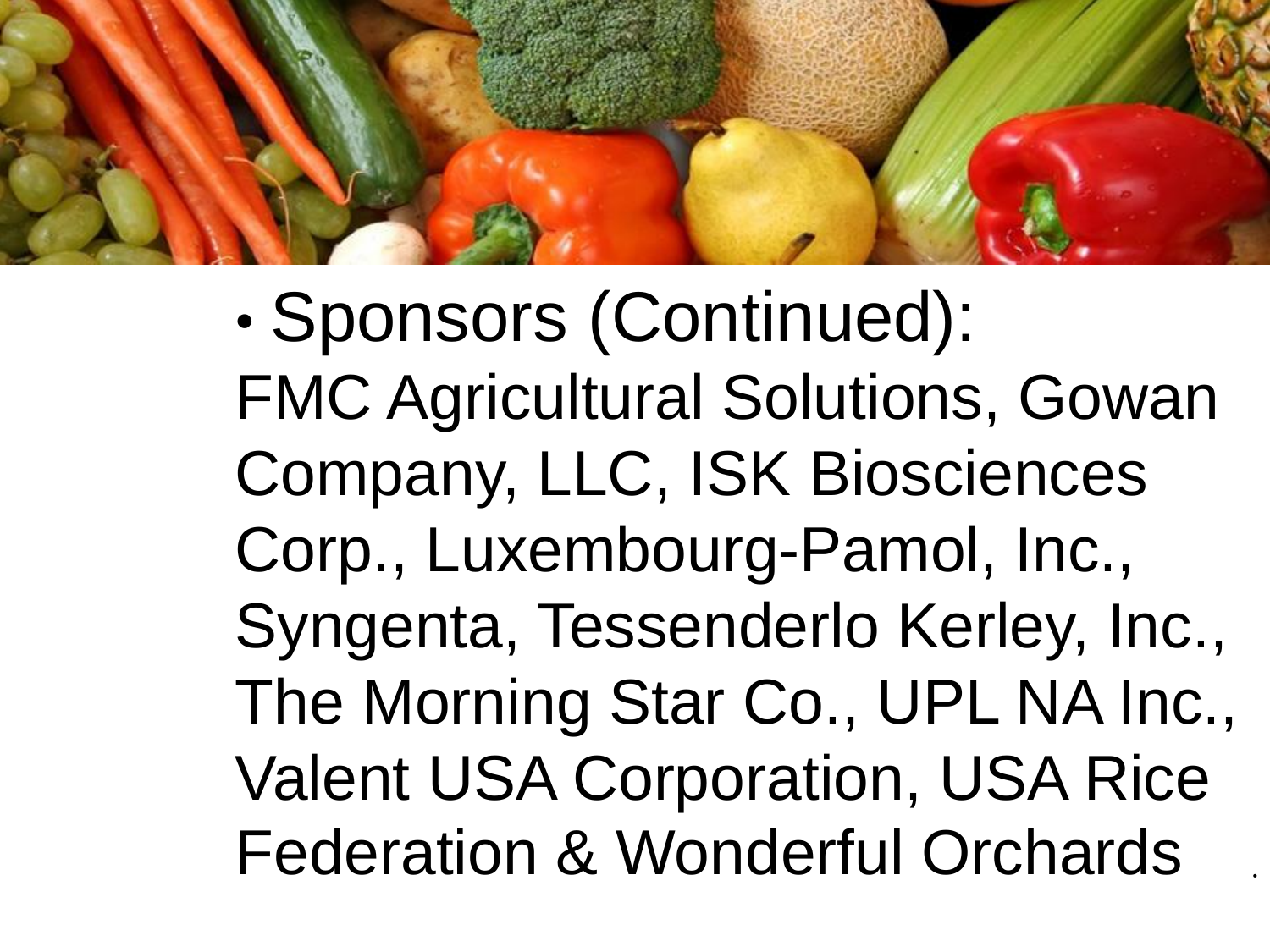

- Cell Phones Silent mode
- Internet: guests should get, those in other hotels need a code. See Sue at reg. desk.
- CE Hours 5.0 hours today and 1.0 tomorrow
- Presentations on CSCC Website midlate June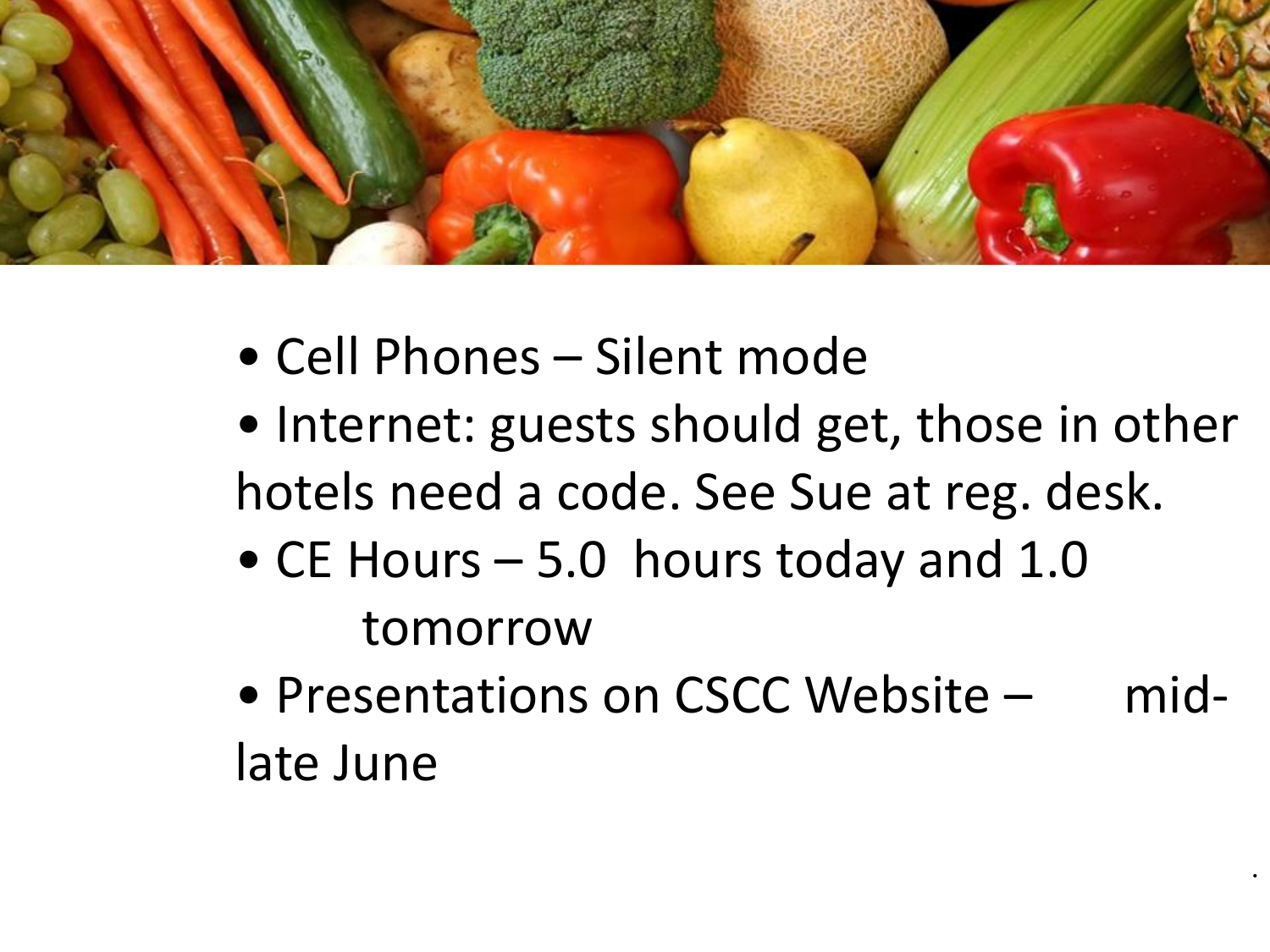

• COVID – If you feel sick, stay in your room. We have a few test kits at the registration table if you think you need one. While networking is very important at this workshop, try to keep some space between you and others.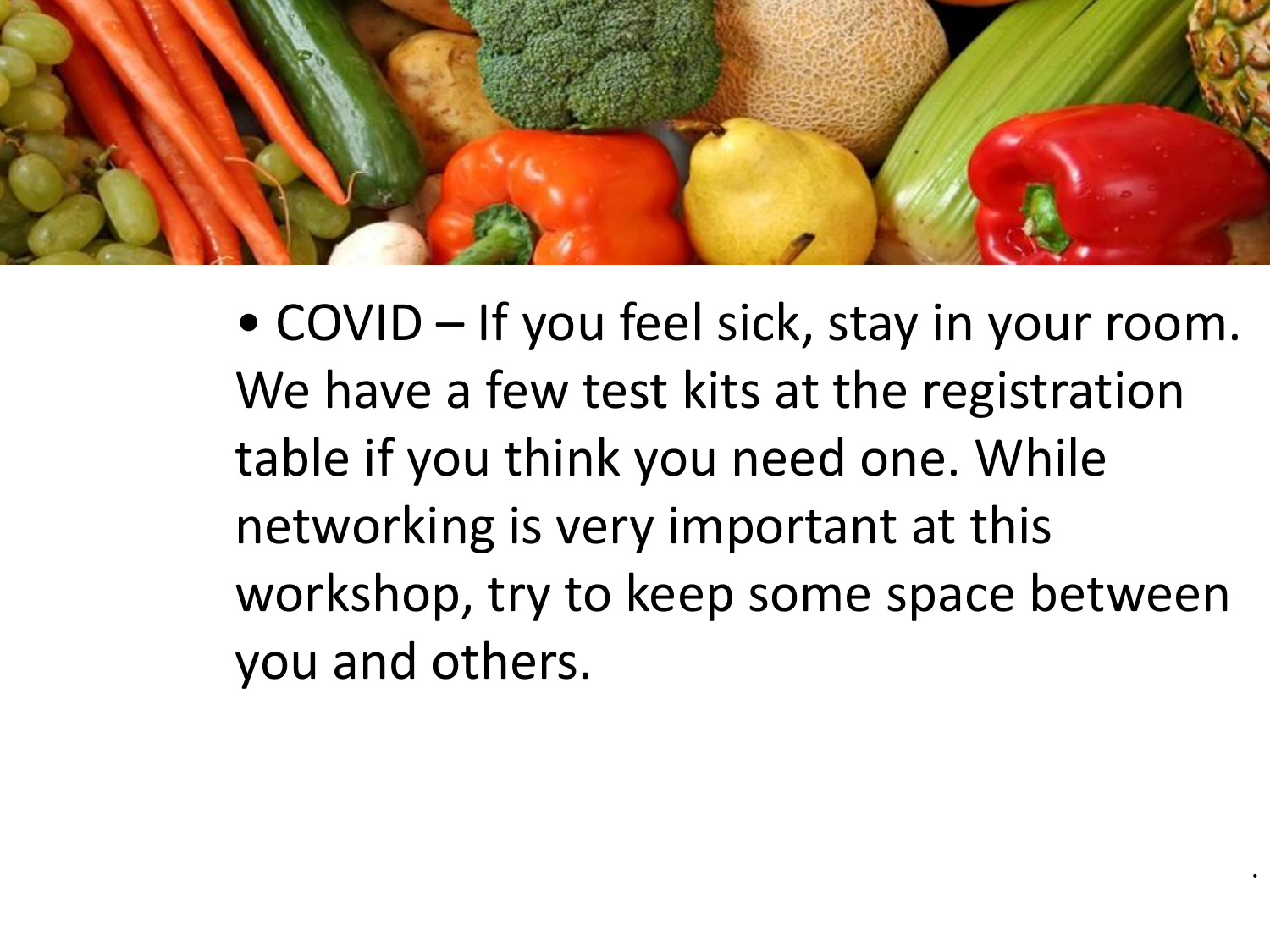

- Lunch North Point Lounge
- Reception 5-7 pm NPL
- Tight time schedule Any questions or comments